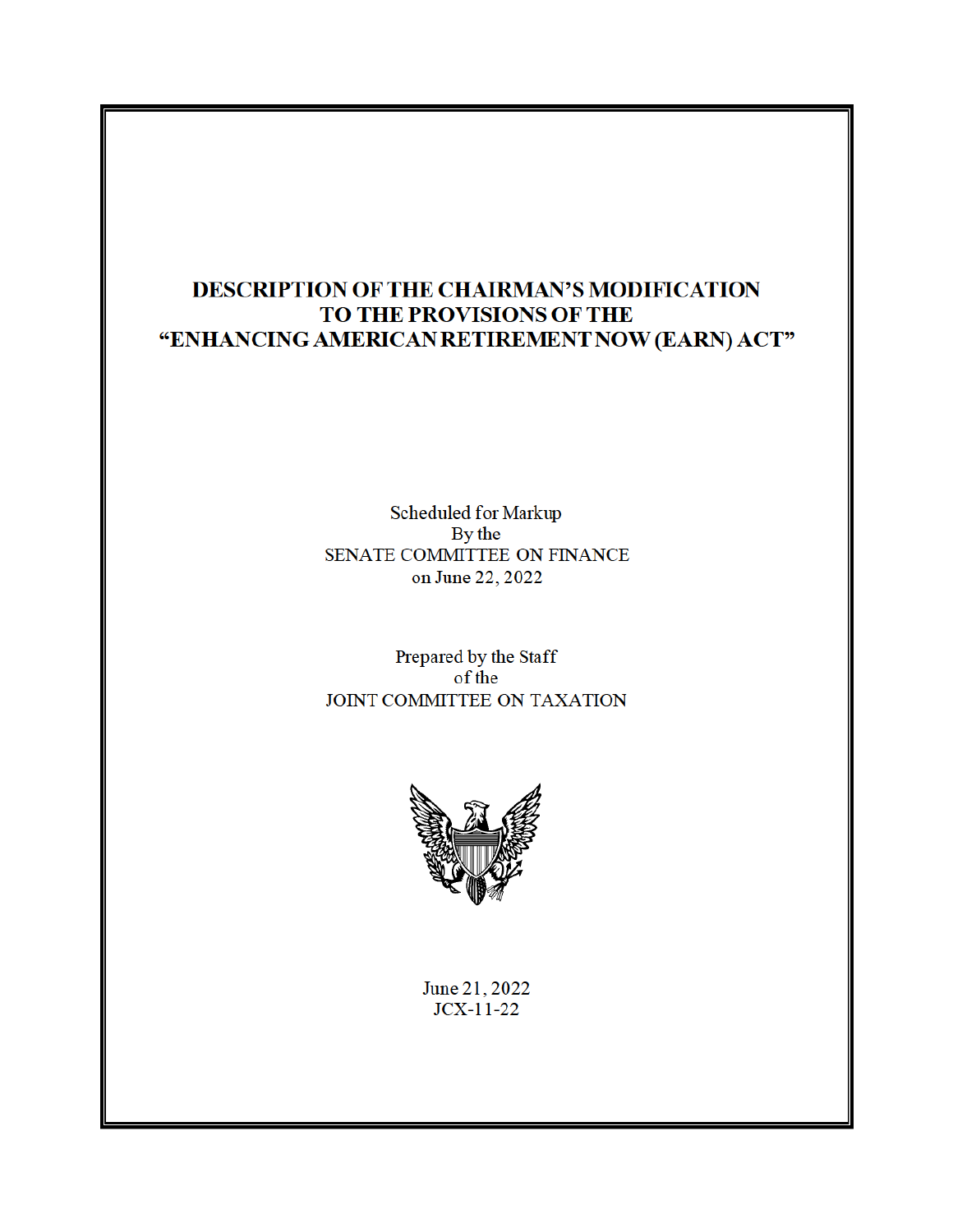## **CONTENTS**

| 2. Modification to Item K.3 of the Chairman's Mark relating to the optional treatment |
|---------------------------------------------------------------------------------------|
|                                                                                       |
|                                                                                       |
|                                                                                       |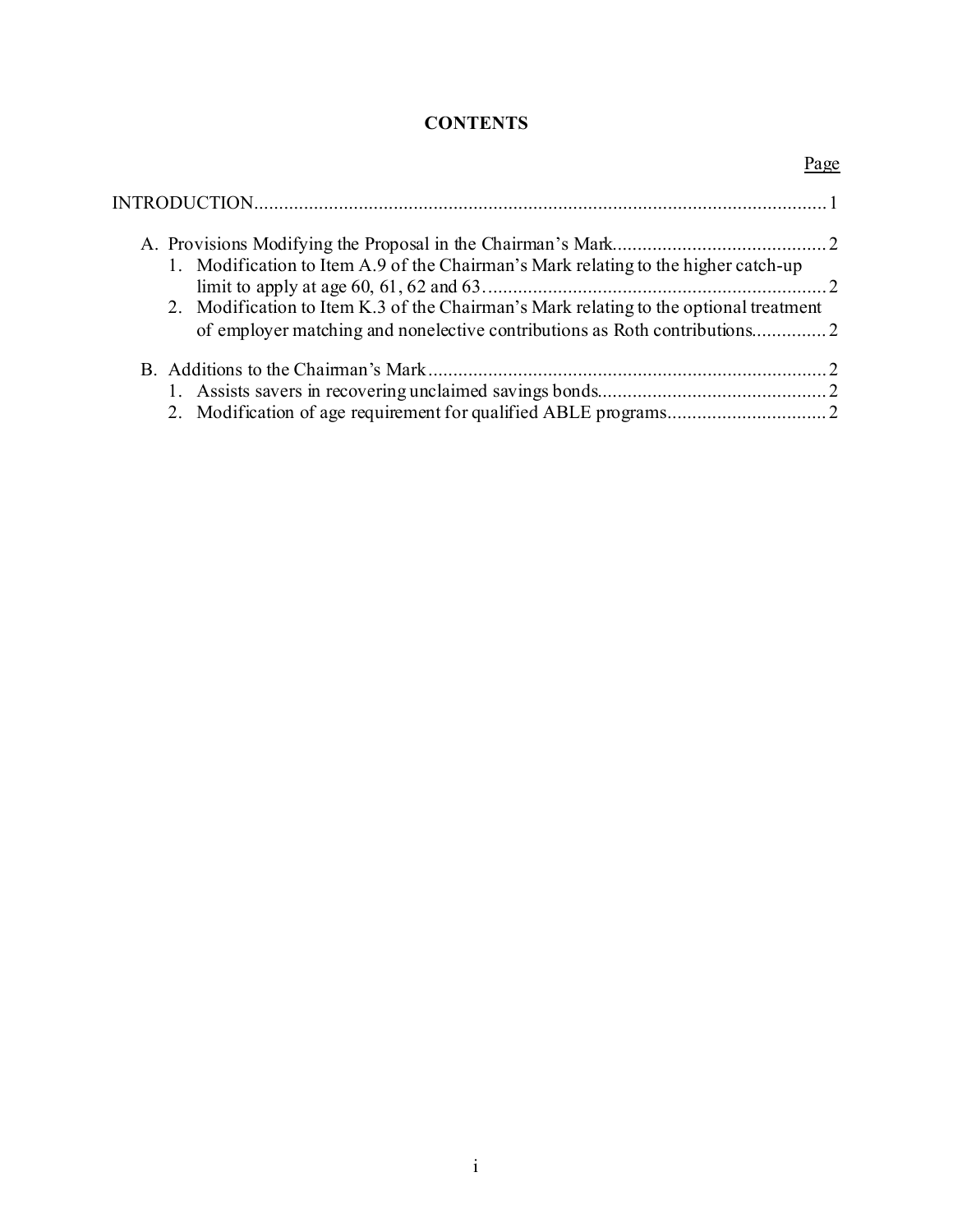#### **INTRODUCTION**

This document, <sup>1</sup> prepared by the staff of the Joint Committee on Taxation, provides a description of the Chairman's modification to the provisions of the "Enhancing American Retirement Now (EARN) Act," which is to be marked up by the Senate Committee on Finance on June 22, 2022.

<sup>&</sup>lt;sup>1</sup> This document may be cited as follows: Joint Committee on Taxation, *Description of the Chairman's Modification to the Provisions of the "Enhancing American Retirement Now (EARN) Act,"* (JCX-11-22), June 21, 2022. This document can also be found on the Joint Committee on Taxation website at www.jct.gov.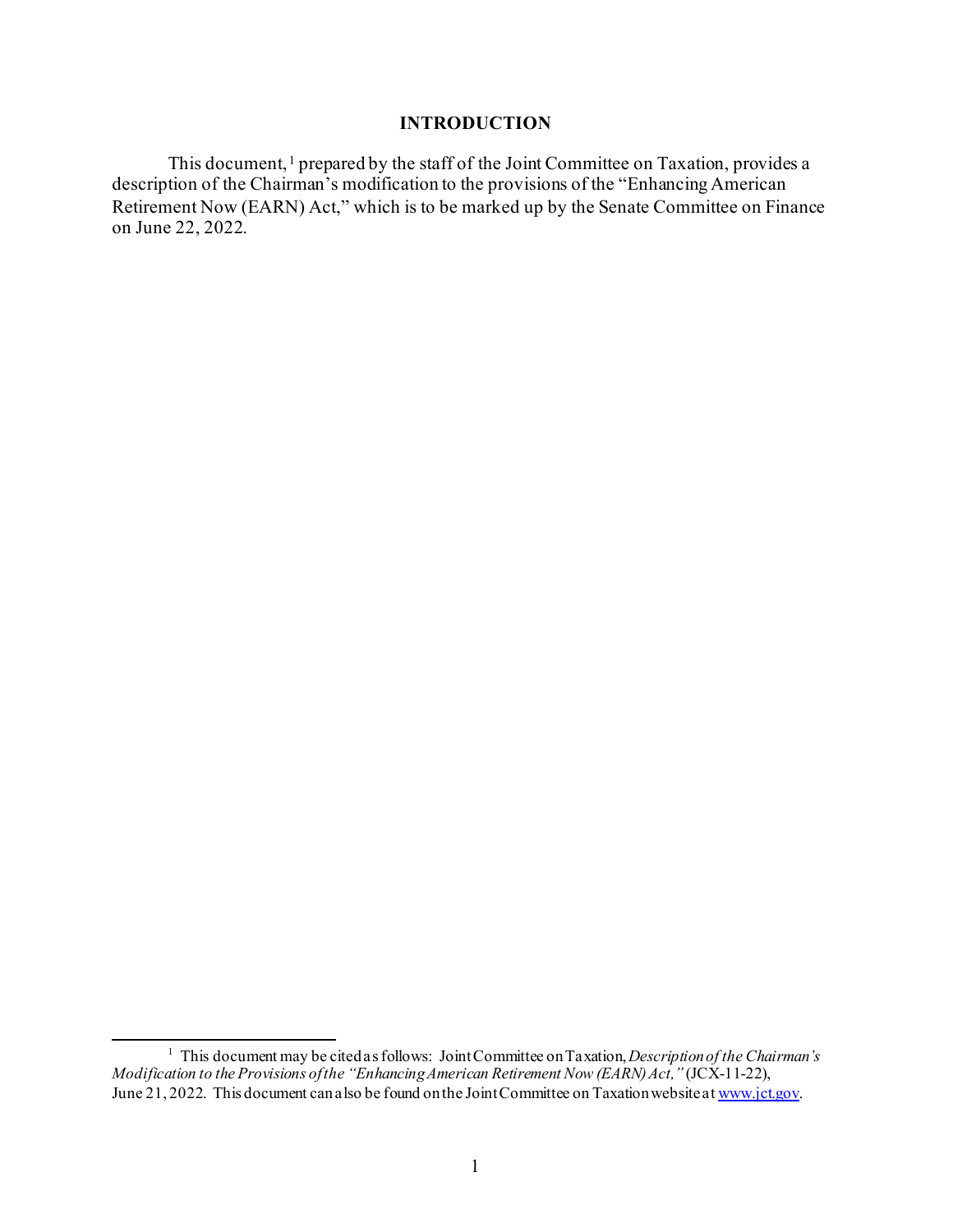## **A. Provisions Modifying the Proposal in the Chairman's Mark**

## **1. Modification to Item A.9 of the Chairman's Mark relating to the higher catch-up limit to apply at age 60, 61, 62 and 63.**

The modification changes the effective date for the higher catch-up limit to apply at age 60, 61, 62 and 63 to be effective for taxable years beginning after December 31, 2024.

## **2. Modification to Item K.3 of the Chairman's Mark relating to the optional treatment of employer matching and nonelective contributions as Roth contributions**

The modification accelerates the effective date for the optional treatment of employer matching and nonelective contributions as Roth contributions to apply to contributions made after December 31, 2022.

## **B. Additions to the Chairman's Mark**

#### **1. Assists savers in recovering unclaimed savings bonds**

The proposal amends Title 31 of the United States Code to require the Secretary of the Treasury ("Secretary") to share certain information relating to the registered owners of matured and unredeemed savings bonds with the States to enable the States to locate the owners in accordance with the States' standards for recovery of abandoned property.

## **2. Modification of age requirement for qualified ABLE programs**

## **Present Law**

#### **Qualified ABLE programs**

#### In general

Section 529A<sup>2</sup> provides for a tax-favored savings program intended to benefit disabled individuals, known as a qualified ABLE program.

A qualified ABLE program is a program established and maintained by a State or agency or instrumentality thereof.<sup>3</sup> A qualified ABLE program must meet the following conditions:  $(1)$ under the provisions of the program, contributions may be made to an account (an "ABLE account"), established for the purpose of meeting the qualified disability expenses of the

#### $3$  Sec. 529A(b)(1).

 $2$  Except where otherwise provided, all section references are to the Internal Revenue Code of 1986, as amended (the "Code").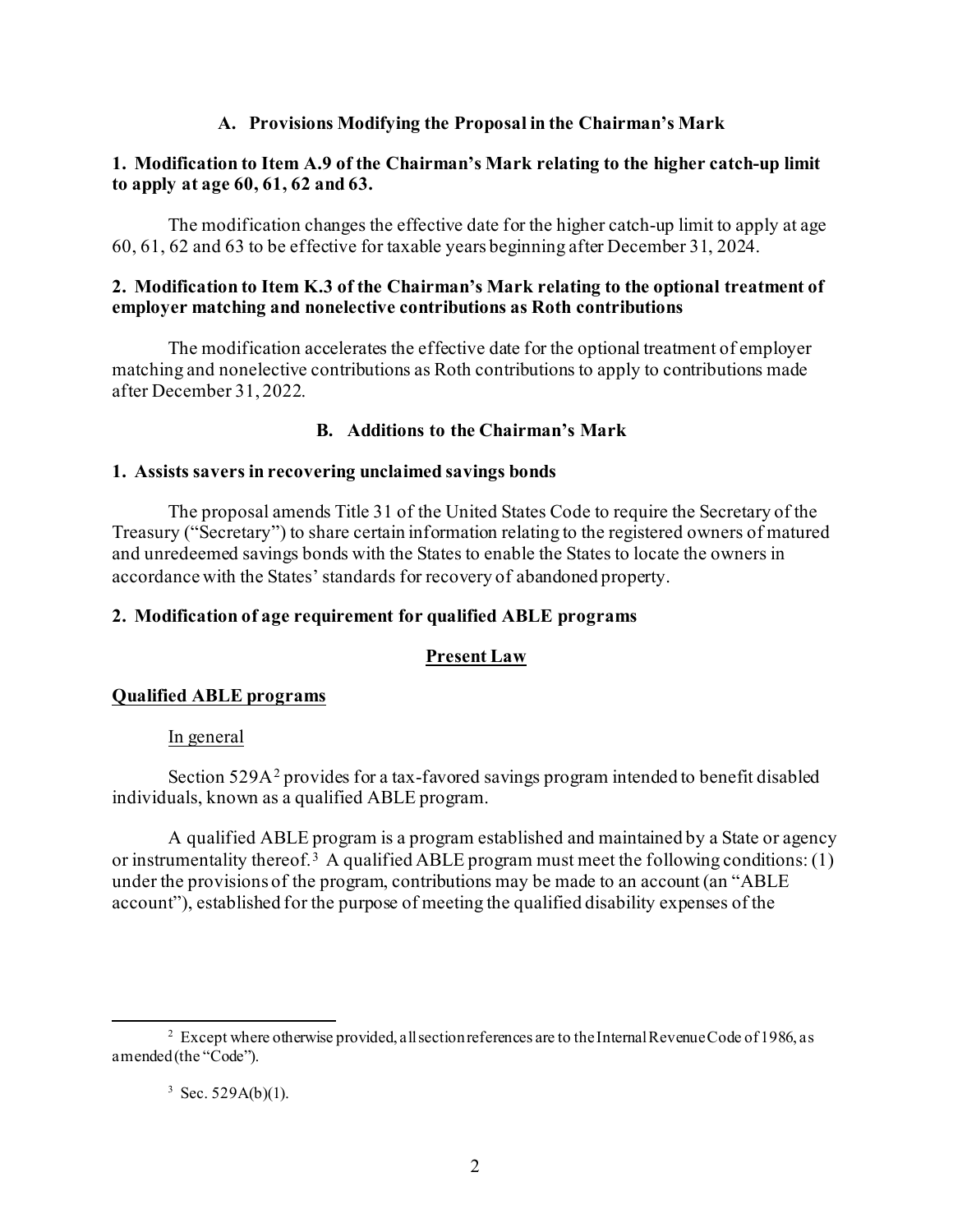designated beneficiary of the account;<sup>4</sup> (2) the program must limit a designated beneficiary to one ABLE account;<sup>5</sup> and (3) the program must meet the other requirements of section 529A.

## Designated beneficiaries and eligible individuals

A designated beneficiary of an ABLE account is the owner of the ABLE account.<sup>6</sup> A designated beneficiary must generally be an eligible individual at the time the ABLE account is established.7

An ABLE account may be transferred to a successor designated beneficiary who is a member of same family as the original designated beneficiary.<sup>8</sup> For this purpose, a member of the family includes the original designated beneficiary's brother, sister, stepbrother, or stepsister.<sup>9</sup> In the case of such a transfer, the successor designated beneficiary must be an eligible individual at the time of transfer.<sup>10</sup>

An eligible individual for a taxable year is an individual who meets one of two requirements for the taxable year:<sup>11</sup>

- 1. The individual is entitled to benefits based on blindness or disability under title  $II^{12}$  or Title XVI13 of the Social Security Act, and such blindness or disability occurred before the date on which the individual attained age 26. <sup>14</sup>
- 2. A disability certification with respect to such individual is filed with the Secretary for such taxable year.<sup>15</sup>

 $6$  Sec. 529A(e)(3).

7 *Ibid.*

<sup>9</sup> Sec. 152(d)(2)(B). For purposes of this definition, a rule similar to the adoption rule of section  $152(f)(1)(B)$  applies.

<sup>11</sup> Sec. 529A(e)(1).

- <sup>12</sup> 42 U.S.C. secs. 401-433.
- 13 42 U.S.C. secs. 1381-1383f.
- <sup>14</sup> Sec. 529A(e)(1)(A).
- <sup>15</sup> Sec. 529A(e)(1)(B). Disability certification is defined in section 529A(e)(2).

 $4$  Sec. 529A(b)(1)(A).

 $5$  Sec. 529A(b)(1)(B).

<sup>&</sup>lt;sup>8</sup> Sec. 529A(c)(1)(C)(ii).

<sup>&</sup>lt;sup>10</sup> Sec. 529A(c)(1)(C)(ii).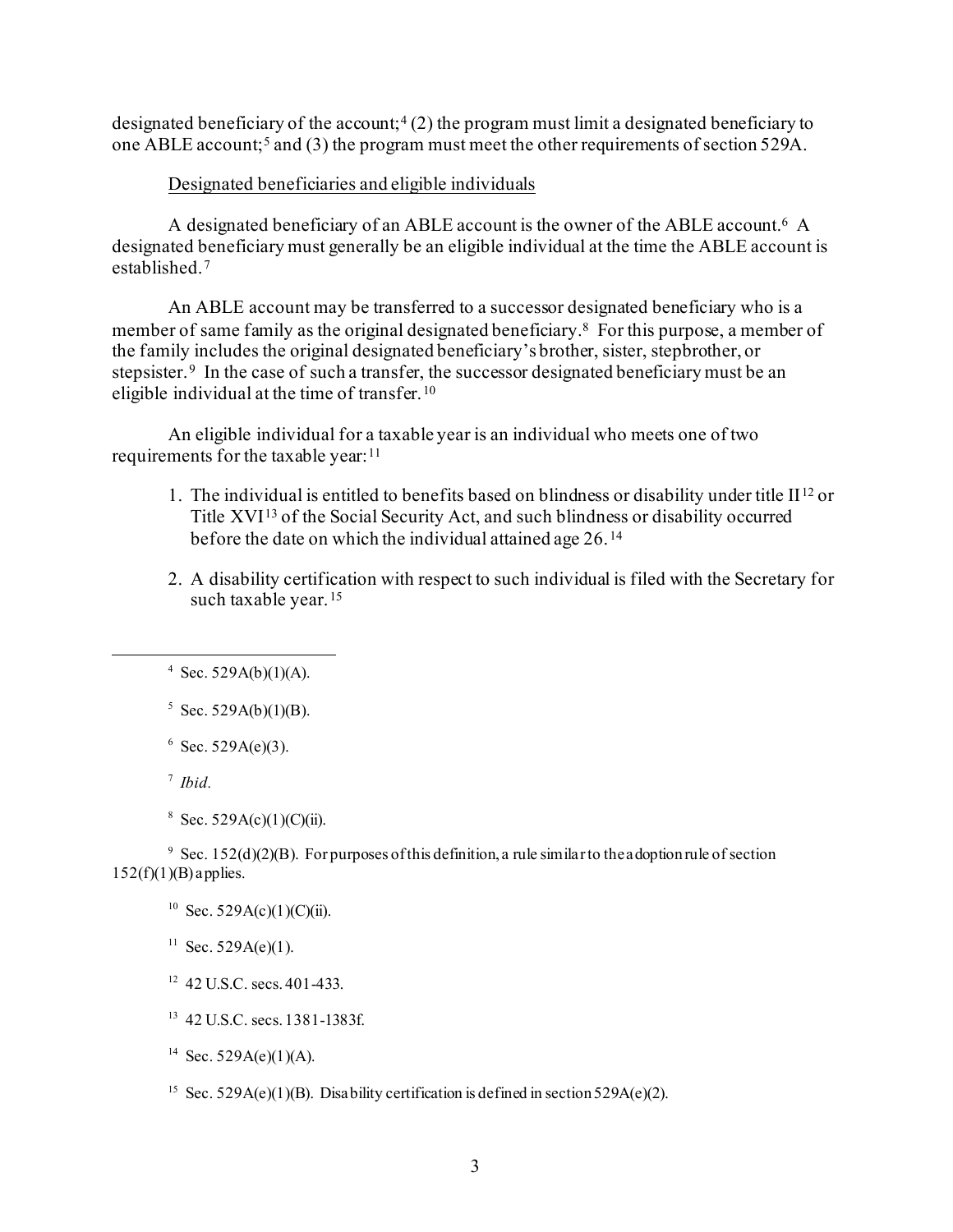#### Tax treatment and additional requirements

A qualified ABLE program is generally exempt from income tax, <sup>16</sup> but it may be subject to the taxes imposed on the unrelated business income of tax-exempt organizations.17

Contributions to an ABLE account must be made in cash  $^{18}$  and are not deductible for Federal income tax purposes. Aggregate contributions to an ABLE account for a taxable year are generally limited to the gift tax annual exclusion. 19 For contributions made before January 1, 2026, there is an increase to the contribution limit for certain designated beneficiaries who are employees.<sup>20</sup> Contributions are treated as a completed gift to the designated beneficiary which is not a future interest in property.<sup>21</sup> Finally, a qualified ABLE program must provide adequate safeguards to ensure that ABLE account contributions do not exceed the limit imposed on accounts under the section 529 program of the State maintaining the qualified ABLE program. <sup>22</sup>

For taxable years beginning before January 1, 2026, a designated beneficiary who makes contributions to the beneficiary's ABLE account may be eligible for the credit under section 25B, the "saver's credit." <sup>23</sup>

Distributions (including earnings) from an ABLE account are not includible in gross income if the distributions do not exceed the designated beneficiary's qualified disability expenses.24 Qualified disability expenses are any expenses related to the eligible individual's blindness or disability which are made for the benefit of an eligible individual who is the

 $16$  Sec. 529A(a).

 $17$  See sec. 511.

<sup>18</sup> Sec. 529A(b)(2)(A).

<sup>19</sup> See sec. 529A(b)(2)(B)(i). The amount of the exclusion is \$16,000 for 2022. See sec. 2503(b); Rev. Proc. 2021-45, 2021-48 I.R.B. 764, November 29, 2021. This limitation does not apply to rollover contributions from another ABLE account or changes to the designated beneficiary. Sec. 529A(b)(2)(B).

<sup>20</sup> Sec. 529A(b)(2)(B)(ii), (b)(7).

<sup>21</sup> Sec. 529A(c)(2)(A)(i). Contributions are not treated as qualified transfers under section 2503(e). Sec.  $529(c)(2)(A)(ii)$ .

<sup>22</sup> Sec. 529A(b)(6).

<sup>23</sup> Sec. 25B(d)(1)(D).

<sup>24</sup> Sec. 529A(c)(1)(B)(i).